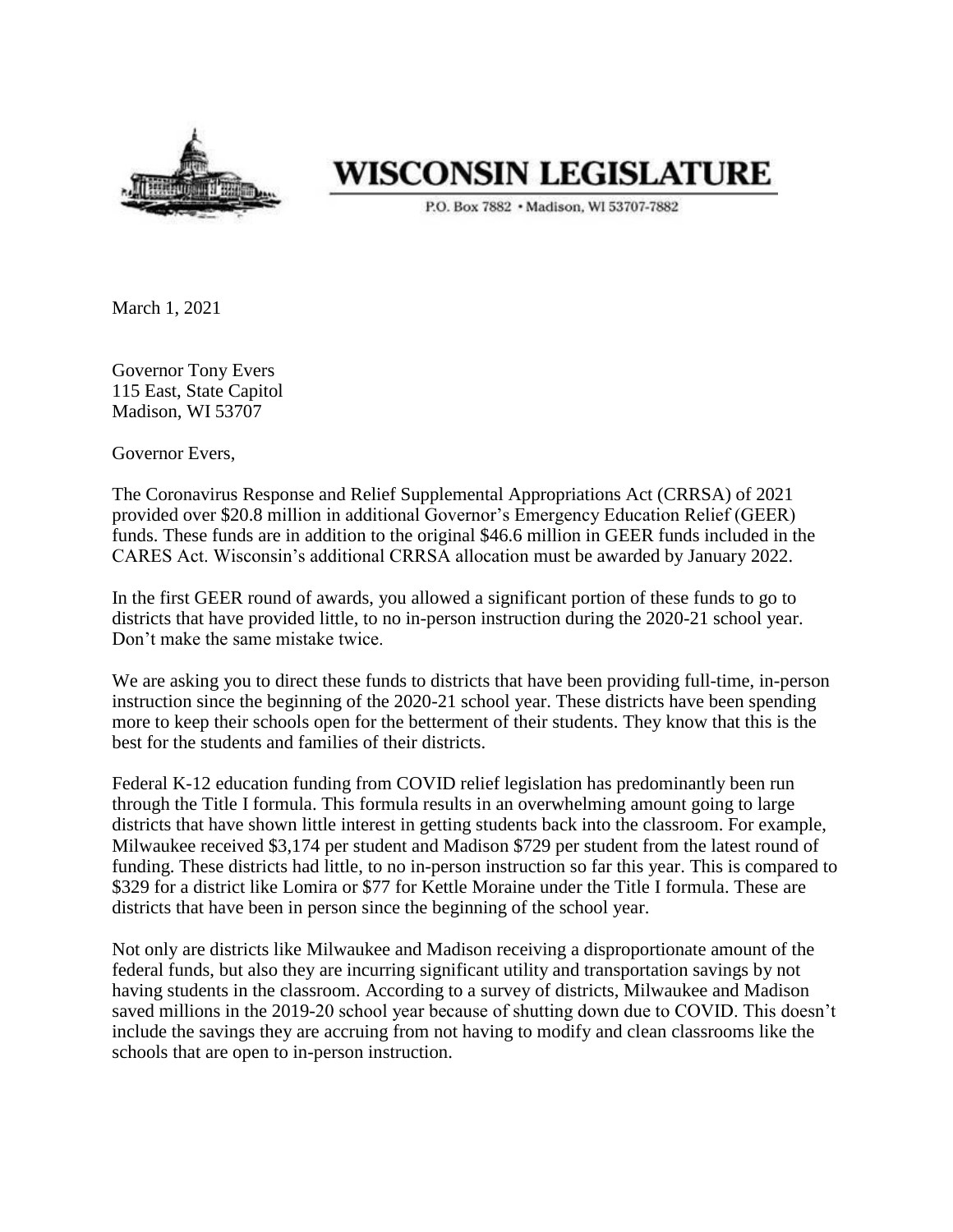We as a state should be encouraging schools to open in person. The CDC says it is safe. We have studies showing it is safe. We have a bipartisan consensus supporting reopening to in-person instruction. We have the case studies of districts that have been open during the 2020-21 school year showing it can be done safely.

The science is clear; the best place for our kids is in the classroom. If you care about science, if you care about closing achievement gaps and if you care about equity, then you will get our kids back to school in person.

We request on behalf of the students and families of this state that you use what funds you have at your discretion to award funds to districts that are teaching our students in person. Schools should be rewarded for doing the right thing for their students and families.

Sincerely,

Robin Vos Jim Steineke Tyler August

Ise f

tha Kerknam

Samantha Kerkman Jon Plumer Donna Rozar<br>
Caucus Sergeant at Arms 42<sup>nd</sup> Assembly District 69<sup>th</sup> Assembly District Caucus Sergeant at Arms

le magnafici

odríguez

Mark Born Jessie Rodriguez Howard Marklein

ch: Duc

Tyler Vorpagel Cindi Duchow Jesse James Majority Caucus Chair Majority Caucus Vice-Chair Majority Caucus Secretary

Gae Magnafici John Spiros Joe Sanfelippo 28<sup>th</sup> Assembly District 86<sup>th</sup> Assembly District 15<sup>th</sup> Assembly District

Assembly Speaker **Majority Leader** Speaker Pro-Tempore

Howard 3 Marklin

Joint Finance, Co-Chair 21st Assembly District Joint Finance, Co-Chair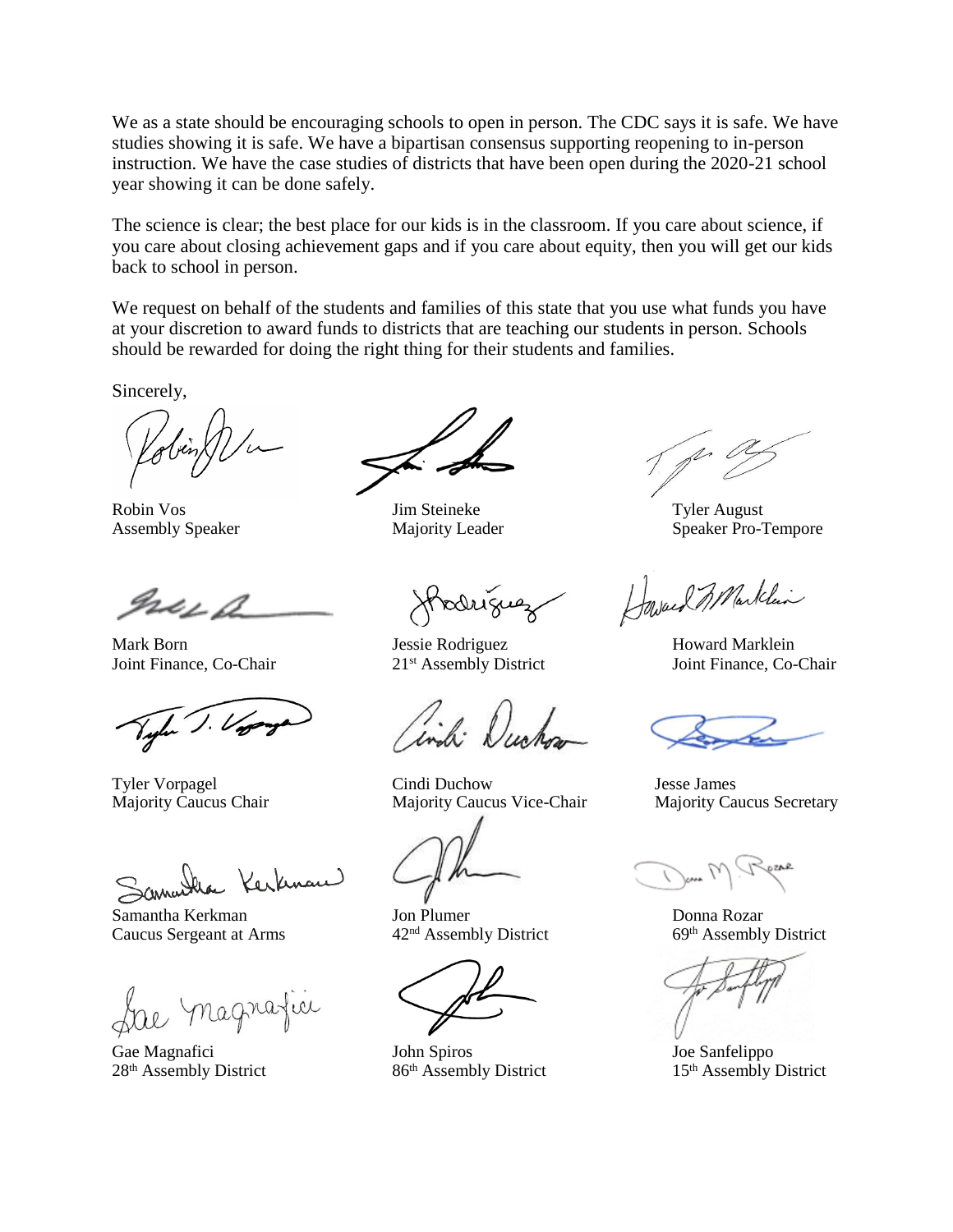Jeremy Fhiesfeldt

Jeremy Thiesfeldt Patrick Snyder Rick Gundrum 52<sup>nd</sup> Assembly District 85<sup>th</sup> Assembly District 58<sup>th</sup> Assembly District

<u>MAR LANDADES SOM SERVICE SOM SERVICE SOM SERVICE SOM SERVICE SOM SERVICE SOM SERVICE SOM SERVICE SOM SERVICE S</u>

2<sup>nd</sup> Assembly District

26<sup>th</sup> Assembly District 51<sup>st</sup> Assembly District 34<sup>th</sup> Assembly District

Patul Sugh

Darbara

John Jagler Barbara Dittrich Chuck Wichgers

Shae Sortwell Calvin Callahan Adam Neylon<br>
2<sup>nd</sup> Assembly District 98<sup>th</sup> Assembly District 98<sup>th</sup> Assembly District 35<sup>th</sup> Assembly District

Shannon Zimmerman Rachael Cabral-Guevara David Steffen 30<sup>th</sup> Assembly District 55<sup>th</sup> Assembly District

with King the

Tony Kurtz<br>
50<sup>th</sup> Assembly District<br>
50<sup>th</sup> Assembly District<br>
84<sup>th</sup> Assembly District<br>
59<sup>th</sup> Assembly District 84<sup>th</sup> Assembly District

Terry Katsma Todd Novak Rob Swearingen

Alex Dallman Scott Krug Robert Wittke<br>
41<sup>st</sup> Assembly District 72<sup>nd</sup> Assembly District 62<sup>nd</sup> Assembly District 72<sup>nd</sup> Assembly District

Kick Jundrum

Chuch, W

37<sup>th</sup> Assembly District 38<sup>th</sup> Assembly District 83<sup>rd</sup> Assembly District

4<sup>th</sup> Assembly District

Kab Mvaringer

PANA